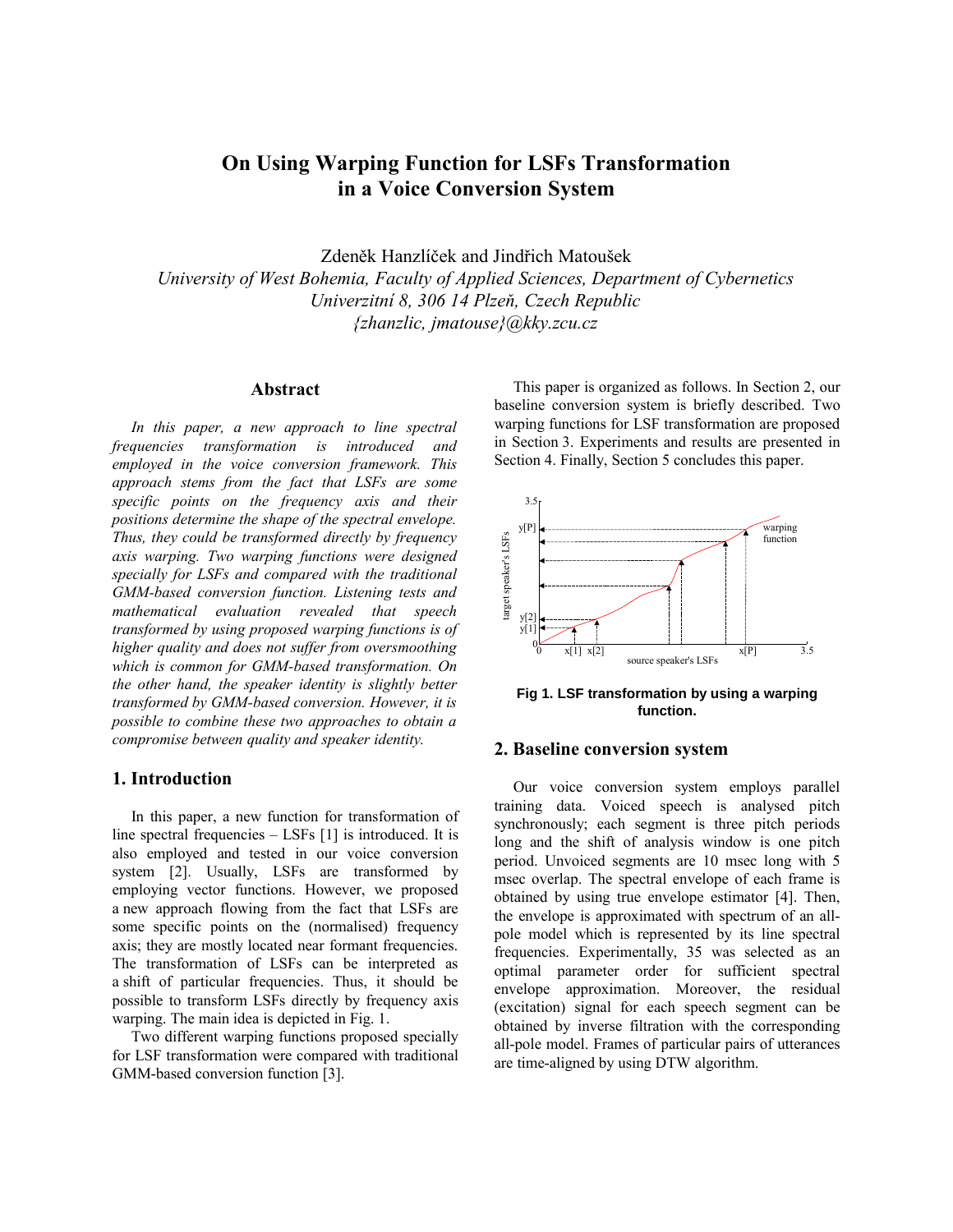In our baseline system, LSF features are converted by employing traditional GMM-based transformation function [3]; fundamental frequency is converted by using Gaussian (mean/variance) normalization. And the suitable target residual signal is estimated by so-called residual prediction [5]. For more detailed information on our baseline system, see [2].

# **3. LSF warping functions**

Transformation by using warping functions is a popular approach within the voice conversion framework. Recently, Erro at al. [6] proposed a combination of statistical methods and warping function. Usually, warping functions are used for transformation of amplitude spectrum (or spectral envelope). In our approach, warping function is used for shifting the position of particular line spectral frequencies. Thus, such a warping function is a scalar function *f* which transforms all the components  $x[i]$  (for  $i = 1, \ldots, P$  of source LSF vector *x* 

$$
\tilde{\mathbf{y}}[i] = f\left(\mathbf{x}[i]\right) \tag{1}
$$

Similarly as in [6], the joint LSF feature space is divided into *K* classes and each class has its respective warping function. Aligned training data  $z = [x^T, y^T]^T$  can be described with a GMM with *K* components where each component corresponds to one class. However for larger number of classes or less amount of training data, a non-probabilistic clustering (e.g. by using kmeans algorithm) is better to use instead. Then, each class is described by its centroid

$$
\mu_z^k = [\mu_x^k[1], \dots, \mu_x^k[P], \mu_y^k[1], \dots, \mu_y^k[P]]^T
$$

and diagonal covariance matrix

$$
\Sigma_z^k = diag\left[\sigma_x^k[1], \ldots \sigma_x^k[P], \sigma_y^k[1], \ldots \sigma_y^k[P]\right].
$$

Both  $\mu_z$  and  $\Sigma_z$  can be decomposed into parts which correspond to source and target speaker:  $\mu_x$ ,  $\mu_y$ ,  $\Sigma_x$ ,  $\Sigma_y$ .

For each class  $k$ , an individual warping function  $f_k$  is defined and the final position of *i*-th LSF is given as a weighted average over all classes

$$
\tilde{y}[i] = \sum_{k=1}^{K} w_k(x) f_k(x[i]). \qquad (2)
$$

In the case of GMM-based LSF space description, the weight  $w_k(x)$  of the *k*-th class is given as the conditional probability  $p(k|x)$ . Or in the case of nonprobabilistic clustering, the weight is defined as

$$
w_k(x) = \frac{1/d_k(x)}{\sum_{j=1}^1 1/d_j(x)},
$$
\n(3)

where  $d_k(x)$  is Mahalanobis distance

$$
d_{k}(x) = [(x - \mu_{x}^{k})^{T} (\Sigma_{x}^{k})^{-1} (x - \mu_{x}^{k})]^{Y}
$$
 (4)

Parameter *γ* controls the smoothing among results of particular classes. The higher is the value of *γ*, the higher are the weights of closer classes in comparison with weights of remoter classes. Experimentally, we set  $\gamma = 4$ , though the value probably depends on the number of classes too.

#### **3.1. Piecewise linear warping function (WL)**

First, the mean vectors of all classes are extended

$$
\mu_x^k[0] = \mu_y^k[0] = 0
$$
  

$$
\mu_x^k[P+1] = \mu_y^k[P+1] = \pi
$$
 (5)

The warping function is divided into  $P + 1$  intervals. For the *j*-th interval

$$
x[i] \in \langle \mu_x^k[j-1], \mu_x^k[j] \rangle \tag{6}
$$

the warping function is defined as a linear function

$$
\tilde{y}[i] = f_k^j(x[i]) = a_k^j x[i] + b_k^j
$$
. (7)

All the unknown parameters are determined from the requirements for the boundary points of particular intervals; e.g. for the *j*-th interval, we require

$$
f_{k}^{j}(\mu_{x}^{k}[j-1]) = \mu_{y}^{k}[j-1] f_{k}^{j}(\mu_{x}^{k}[j]) = \mu_{y}^{k}[j]
$$
 (8)

## **3.2 Piecewise cubic warping function (WC)**

Gaussian (or mean-variance) normalization for two scalar Gaussian variables

$$
X_1 \sim \mathbf{N} \big[ \mu_1 \sigma_1 \big] \qquad X_2 \sim \mathbf{N} \big[ \mu_2 \sigma_2 \big] \tag{9}
$$

is given as

$$
X_2 = \mu_2 + \frac{\sigma_2}{\sigma_1} (X_1 - \mu_1).
$$
 (10)

The tangent of that transformation function is given as  $\sigma_2/\sigma_1$ . A similar feature will be demanded for our warping function. First, we introduce

$$
\delta_k[i] = \sigma_y^k[i]/\sigma_x^k[i] \qquad i = 1, 2, \dots P
$$
  
\n
$$
\delta_k[0] = \delta_k[P+1] = 1 \qquad (11)
$$

Warping function in the *j*-th interval

$$
x[i] \in \langle \mu_x^k[j-1], \mu_x^k[j] \rangle \tag{12}
$$

is defined as a cubic function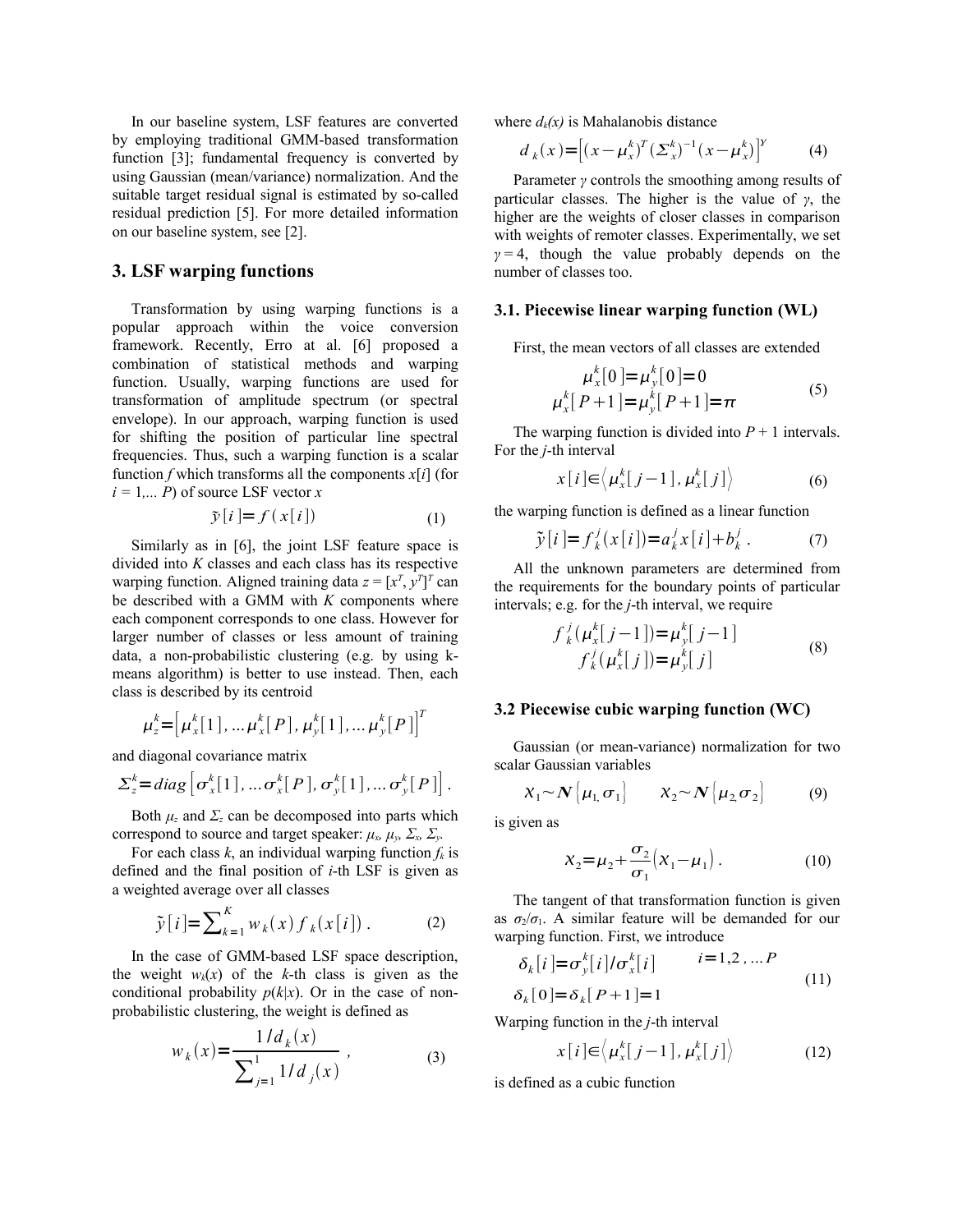$$
f_k^j(x[i]) = a_k^j x^3[i] + b_k^j x^2[i] + c_k^j x[i] + d_k^j
$$
 (13)

and its derivation is given as

$$
g_k^j(x[i]) = 3 a_k^j x^2[i] + 2 b_k^j x[i] + c_k^j \tag{14}
$$

Again, all unknown parameters are determined from the requirements for the boundary points of particular intervals; for the warping function, we require

$$
f_{k}^{j}(\mu_{x}^{k}[j-1]) = \mu_{y}^{k}[j-1] f_{k}^{j}(\mu_{x}^{k}[j]) = \mu_{y}^{k}[j]
$$
 (15)

and for its derivation (in accordance with (10))

$$
g_k^j(\mu_x^k[j-1]) = \delta_k[j-1]
$$
  
\n
$$
g_k^j(\mu_x^k[j]) = \delta_k[j]
$$
 (16)

Comparison of piecewise linear and piecewise cubic warping function is presented in Fig. 2.



**Fig. 2. Comparison between WC and WL function.**

## **4. Experiments and results**

In all experiments, 40 utterances were used for training and another 15 utterances for assessment. All utterances were Czech sentences, about 6-7 words long. First, one female (reference) speaker recorded all the utterances. Then 4 other speakers (2 males and 2 females, denoted M1, M2, F1 and F2) listened to these reference recordings and repeated them. In our experiments, conversion from reference speaker to all other speakers was performed.

#### **4.1 Objective evaluation**

For performance evaluation of our VC system, socalled performance index *PLSF* was employed

$$
P_{LSF} = 1 - \frac{\sum_{n=1}^{N} d(\tilde{y}_n, y_n)}{\sum_{n=1}^{N} d(x_n, y_n)}.
$$
 (17)

The higher is the *PLSF* value, the higher is the similarity between transformed and target utterances in comparison with the original similarity between source and target utterances.

Comparison between WL and WC transformation is presented in Fig. 3. Obviously, for a lower parameter order, WC slightly outperforms WL. However, for a higher parameter order, warping functions for WL and WC are defined by more points and their shapes differ insignificantly. Thus WL and WC perform practically the same.



#### **Fig. 3. Dependency between number of classes and PLSF for particular speakers. Parameter order was set to 10 and 35.**

The direct comparison between GMM-based and warping transformation is quite difficult. GMM-based function performs best for a low number of mixtures (about 10). For a higher number of mixtures, the value of *PLSF* decreases; probably more training data are necessary for a superior estimation of GMM parameters. On the other hand WC or WL graduate their performance for a high number of classes (above 100). The comparison is presented in Tab. 1.

**Tab.** 1. Comparison of  $P_{LSE}$ .

| Function  | Number of<br>classes | Target speaker |       |                |                |
|-----------|----------------------|----------------|-------|----------------|----------------|
|           |                      | M1             | M2    | F <sub>1</sub> | F <sub>2</sub> |
| GMM       | 5                    | 0.424          | 0.326 | 0.303          | 0.346          |
|           | 10                   | 0.425          | 0.328 | 0.301          | 0.345          |
|           | 20                   | 0.421          | 0.317 | 0.296          | 0.336          |
| <b>WC</b> | 5                    | 0.235          | 0.149 | 0.135          | 0.184          |
|           | 10                   | 0.264          | 0.172 | 0.153          | 0.203          |
|           | 20                   | 0.279          | 0.188 | 0.172          | 0.221          |
|           | 150                  | 0.314          | 0.219 | 0.189          | 0.240          |